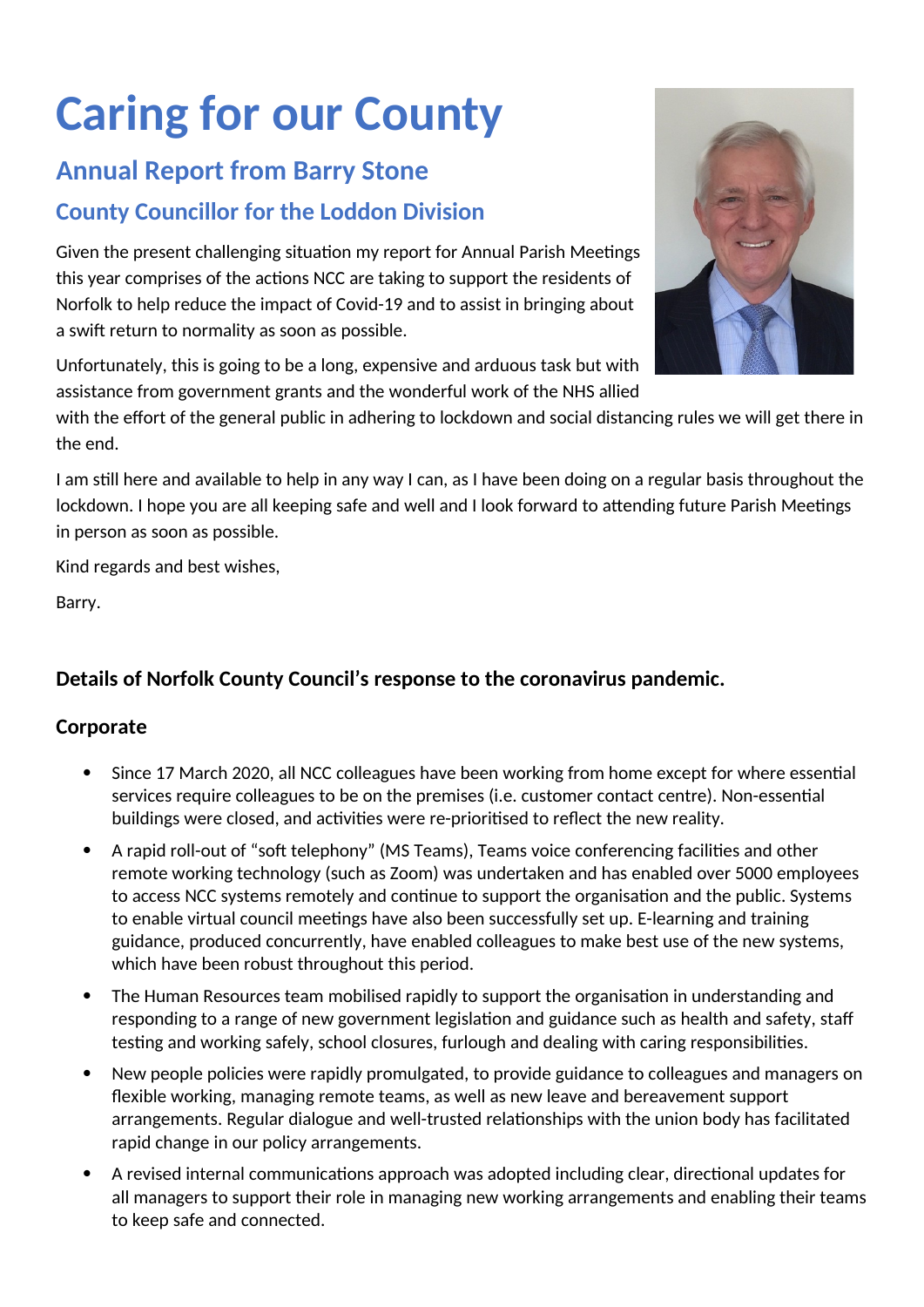- A new "skills bank" was developed to enable the effective redeployment of colleagues to critical support roles across the organisation and workforce planning for step-down facilities. At the same time, our HR system has been enhanced to include a dashboard for daily tracking of absence, giving us a good understanding of our employees' availability and capacity. Daily briefings to all managers have ensured that up to date, critical information reaches managers and staff in a timely manner.
- A proactive Manager Outreach service has ensured that we ensure managers are well- supported and guided in a difficult dynamic along with critical incident support should this be required.
- Our Finance team have worked hard to ensure a pragmatic approach in allocating the £27m of the government COVID-19 grant, supporting the provider market and temporarily suspending new charging policies during this period.
- Early in the epidemic Public Health and Intelligence & Analytics colleagues started work to develop an epidemiological model to predict how many cases were likely to occur in Norfolk and the level of increased need for health and social care services. The excellent work undertaken by analysts to develop the model and refine it with epidemiologists from University East Anglia and Norfolk and Norwich University Hospital, has put Norfolk SCG in a strong position to inform planning
- A multi-disciplinary expert team from Strategy & Governance, Public Health and the Leader's Office have been working throughout to coordinate and update information and briefings for County Council elected members, the Norfolk MPs, and key stakeholders across the whole public service and voluntary sector system in Norfolk, as well as provide advice and assistance to constituents making contact via their MPs.
- Communications and Public Health lead officers have regularly responded to media requests, including Q&A on BBC Radio Norfolk with Dr. Louise Smith Director of Public Health and other members of her team. Other work includes interviews for the EDP and other media. We have provided public health advice, and psychology expertise to the communications team to produce a series of communications products:
- Basic messaging on hand washing, and social distancing, and to provide the public with up to date information, advice and guidance on the pandemic.
- Spearheaded a localised campaign, complementing national advice, and using behaviour change techniques to encourage Norfolk residents to practice good hand hygiene, stay home and maintain social distancing.
- Working with the Local Enterprise Partnership (LEP), we have led a campaign to ensure that local businesses are supporting national messages and are playing their key role in ensuring key public messages are reaching our communities.

#### **Public Health Norfolk**

- Norfolk County Council has a duty to improve the health of our residents and protect them from risks to their public health with a function supportive but distinct from Public Health England.
- This unprecedented public health emergency has graphically demonstrated the value and effectiveness of a council based public health team providing rapid and effective local leadership and specialist support to the council and across the system both here in Norfolk and regionally, complimenting and supporting the work of Public Health England across the eastern region.
- Taking full advantage of its unique role within the health & social care system and utilising the strong relationships already established, Norfolk County Council's Public Health team have worked tirelessly to provide a wide range of critical functions from specialist public health advice on issues such as PPE, testing and mortuary management, data modelling and analysis to support the NHS, supporting our providers to re-configure public health services to maintain safe critical support to those in need whilst relieving the pressure on primary care and so protecting the NHS. Working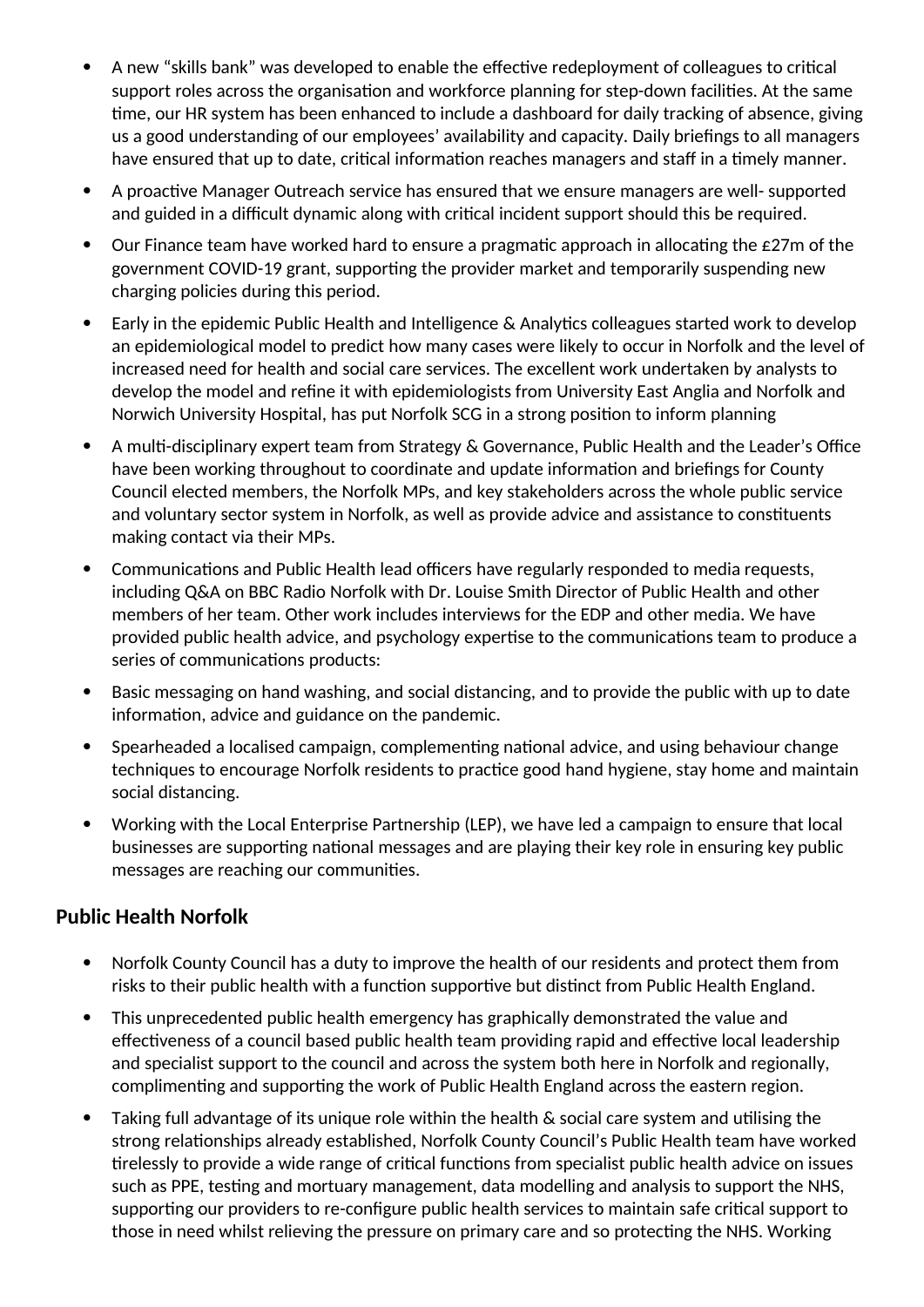closely with our Communications team, they have provided clear messages and advice to the general public and members with the Director of Public Health providing regular radio interviews and press articles.

- Planning for a pandemic was started well before Covid19 was discovered. In September 2019 Norfolk tested, under exercise, a Flu Pandemic Plan, enabling the Norfolk Resilience Forum to draw up emergency plans for pandemic flu, and for other system functions such as the management of mass deaths.
- Norfolk County Council's Public Health played the lead role in establishing the emergency planning response prior to the first cases in the UK. The flu pandemic plan and excess deaths plan were reviewed in early February 2020 as the Covid19 epidemic developed in Asia. Emergency planners, along with community NHS providers and Public Health stood up and chaired the Strategic Coordinating Group (SCG) and Tactical Coordination Group (TCG) by 12 February to support implementation of the national strategy that initially focussed on containment. Support cells to address mortality pathways, epidemiological modelling, and communications were established at this stage also.
- Subsequently, across Norfolk, enhanced case identification with community testing (led by the NHS and in line with Public Health England guidance), isolation and contact tracing was implemented. At this stage the general public were asked to take measures such as hand washing, reporting symptoms linked to key risks such as travel, and change travel plans. These principles of basic communicable disease control remain our key messages and the bastion of management of control of infection spread.
- With this transition from the containment to a delay phase of the strategy, the council's public health staff have established a 7-day rota system providing public health technical advice, interpreting scientific evidence and legal regulations, supporting commissioning and business continuity actions to Norfolk County Council (NCC) Gold & Silver command. This included advising the resilience forum, SCG and TCG, the NHS incident response and Infection Control Groups. Our team also supported many vulnerable people – providing public health advice, guidance and support to drug and alcohol services and the multi-agency group for homelessness and vulnerable people across Norfolk.
- Our staff have led a re-prioritisation approach to maintain vital public health frontline services and have worked closely with all our providers to develop innovative responses to maintain these services. As a result all commissioned services have implemented new operational models for critical services and agreed which services could be temporarily withdrawn focused on easing the pressure on NHS primary and hospital care.
- Non urgent, preventative activity in primary care has been suspended for the peak of the epidemic to allow GPs to focus on acutely unwell patients, again protecting the patients most in need and the NHS.
- Significant partnership work has enabled us to procure and set up a temporary mortuary centre at Scottow, and to develop a mortality pathway, ensuring people are treated with respect and dignity in death.

#### **Education and schools**

 The Council's Education department rapidly re-shaped the role and function of the local education system, moving from a universal model to a focus on support for families of keyworker staff and continued provision for vulnerable children. To achieve that, the Council brokered the creation of a cluster model - supporting schools and settings to work together, to share resources and maintain resilience and continuity of provision. A bank of support staff has been identified, including supply teachers, who are available to supplement school staffing teams where this is required. Social care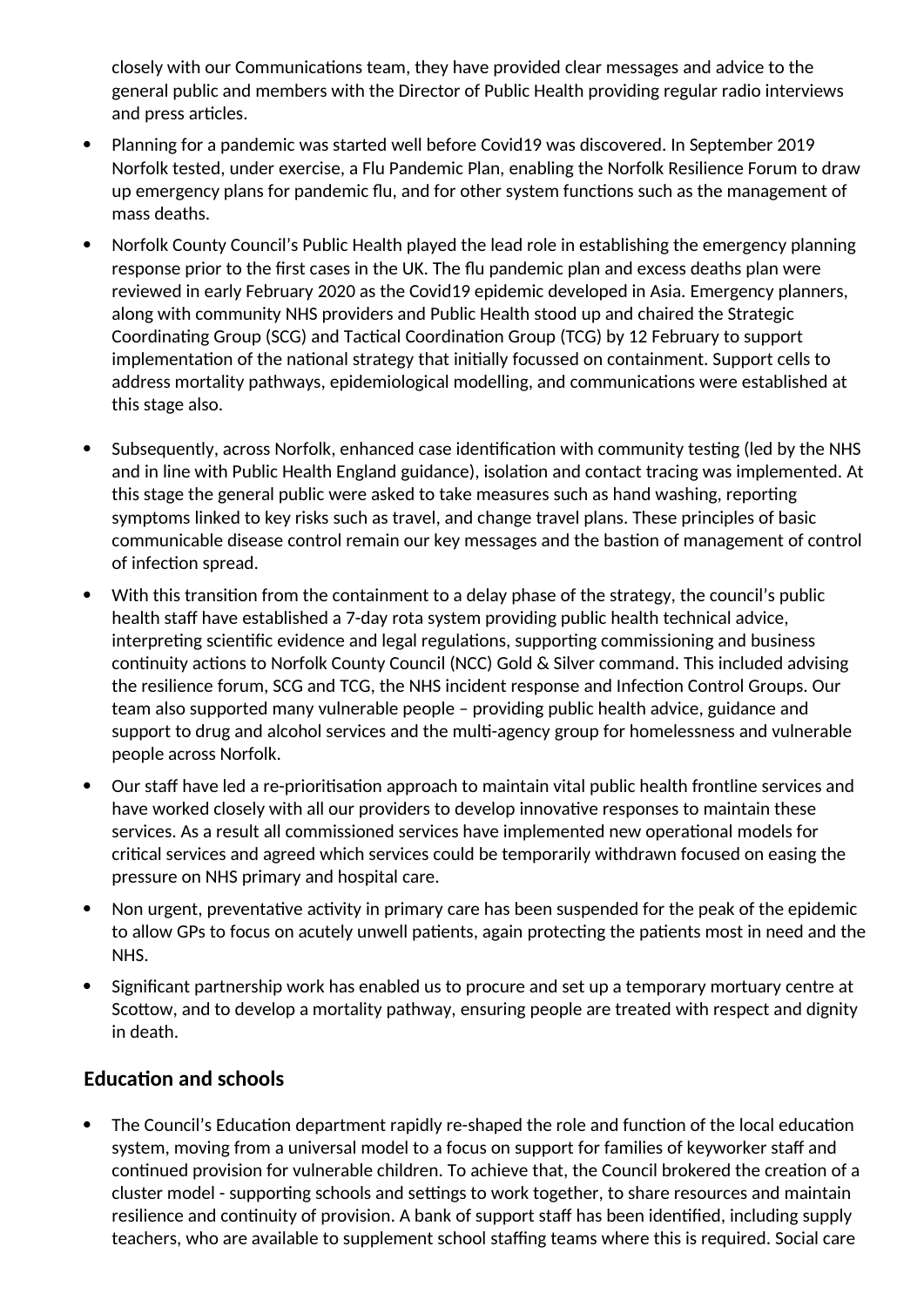teams continue to work with schools to put in place support measures to enable vulnerable children (those with a social worker) to attend school.

- The Council's Children's Services has supported the work of schools to enable families to access Free School Meals, and, following the launch of the new National Voucher system, has played a key role in helping schools navigate the system, and reporting issues to the DfE. Full FAQs for schools and parents have been produced by the Children's Services Learning and Inclusion team, also available on our website. The process for parents accessing the vouchers has been complex, and the Council's Customer Service Centre has been supporting parents as required.
- Special schools have remained open for key worker and vulnerable children, one of which has extended provision to mainstream school children with ASD. A strategic plan has been agreed with all the Special Schools and shared with the Department for Education to ensure that families and children are appropriately supported. All but one are planning to open for some children from the start of the summer term.
- For children and their families with special education needs and disabilities, the Children's Services SEND team have agreed revised approaches to the Education Health and Care Plan process. Parents' forums have been consulted, as has the Department for Education, so that the new system is fully supported.
- The Council has also been providing additional support to early years providers to remain open for the children of key workers. This has included a similar level of coordination and support to that for mainstream schools, as well as financial, staffing and catering support.
- Engagement with Norfolk's Further Education colleges has also been led by Children's Services, to enable appropriate educational provision for key vulnerable learners post-16. This has included ensuring high risk children are jointly assessed with social workers to ensure the right provision is being made. Weekly welfare checks have been put in place, for all 16-18 year old's who are not in employment, education or training, and we continue to monitor those children who are not on a school roll.
- Children's services have had a departmental-wide focus on vulnerable children. This has included a strategy to re-engage those after the Easter school holidays in coming back into school, or having a robust plan around each child to ensure their welfare and safety.
- Planning has been put in place by Children's Services to ensure that there is a robust worst-case scenario plan in the event of capacity across the county becoming insufficient to provide care for early years and school-age children of key workers. This provision is sited around the three acute hospitals and extended to Norfolk's Cottage hospitals where they are identified as possible field hospitals.

#### **Children and Young People's Social Care**

- Faced with a significant reduction in safeguarding referrals, the Council has launched a new campaign to protect children during coronavirus lockdown**.** See Something, Hear Something, Say Something campaign has been launched to keep children safe, as families face pressure of staying home. The county-wide campaign encourages everyone to look out for the county's children, and has focused on protection from harm within the family, online exploitation, as well as children's and young people's mental health.
- Strategically all our partnerships around children have combined to ensure safeguarding is the focus of everybody's business.
- Critical safeguarding and family support services continue to be delivered, albeit provided in different ways. Face to face visits are still taking place for those with highest need. Child Protection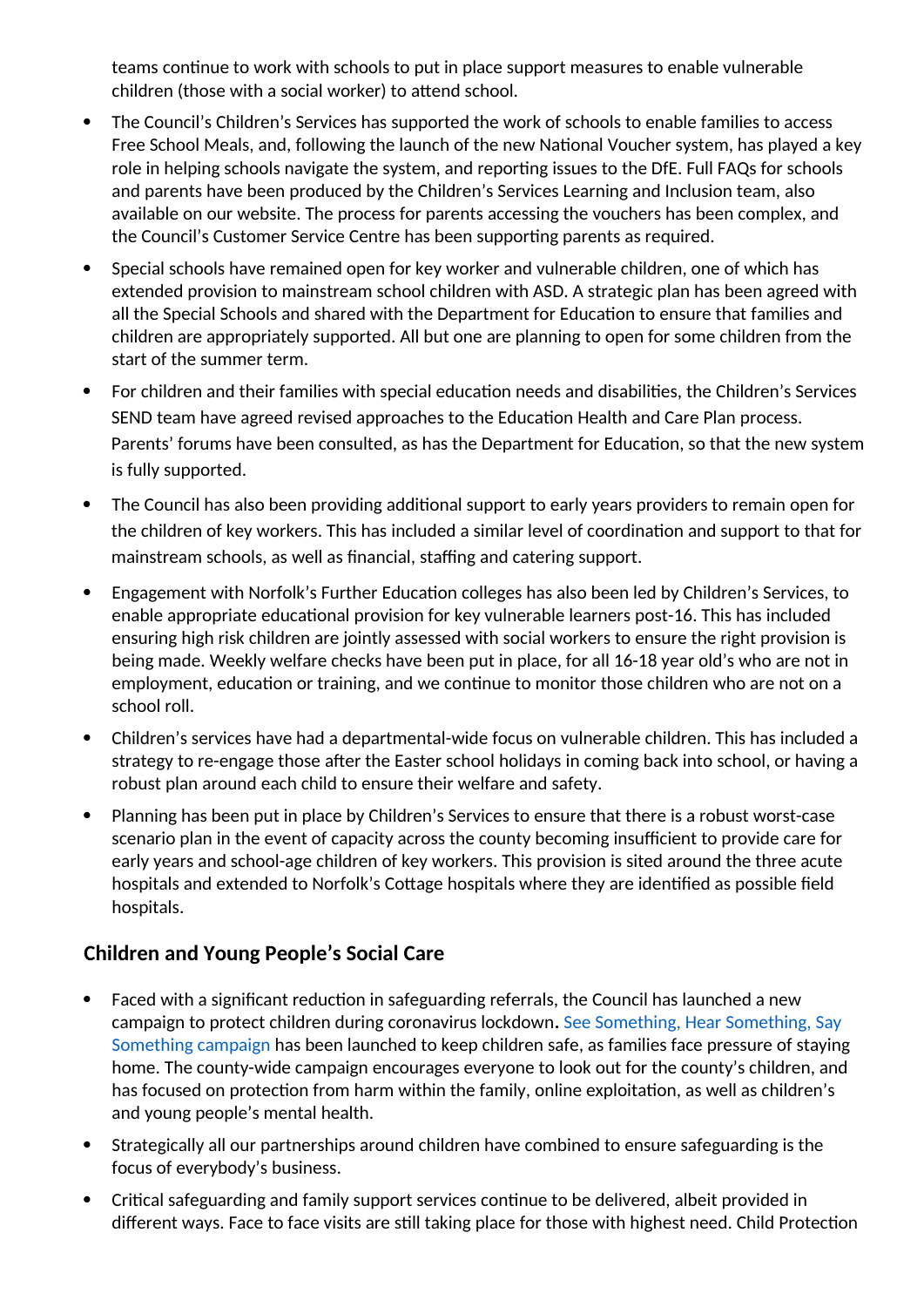Conferences, Looked after Children reviews, Fostering Approval Panels, Adoption Panels, and Court Work and Contact are all now virtual.

- The fostering service continues to support foster carers in their home through a range of technology. Staff are in regular contact with foster families as needed and can continue to provide clinical psychology support and advice through the Foster Care Hub.
- We remain in contact with our care leavers using many different social media platforms and technology to ensure they are safe and well
- We have also worked with partners to launch a new web page www.justonenorfolk.nhs.uk/mentalhealth.This is now the single place to find out how to access mental health advice and support for 0 -25 year olds in Norfolk & Waveney.
- Our residential children's homes have remained open and fully functioning despite some staff absence.
- Children's commissioners have continued to be in regular contact with providers as part of monitoring their capacity to maintain essential and critical services and at this point, and whilst the style of service delivery is changing, most are able to adapt and continue to support children and families. Many of the services we commission have moved their support for children, young people or families onto telephone or online channels, in line with the current social distancing restrictions.
- Our children community partnership teams are working together with partner agencies reaching out to families in need of additional support before a crisis occurs at this very difficult time. Very importantly we have maintained and are building our direct engagement with children and young people to inform our communication and changes to service delivery.

#### **Adult Social Care**

The department and our dedicated staff have flexibly and efficiently responded to the health crisis. We have seen:

- Proactive contact that has ensured 7000 people have been risk assessed to ensure contingency planning in place
- Dedicated work on waiting lists and review lists to ensure prioritisation
- 7 day a week working across all operational areas, (funded through over-time)
- A switch to mobile working and call centre arrangements to enable flexible and safe working.
- Strengthened Emergency Duty Team arrangements in place, in partnership with

Children's Services to ensure urgent response arrangements 24 hours.

- Formation of leadership arrangements with Norfolk and Waveney CCG to oversee integrated health and social care arrangements, and to mutually agree commissioning, delivery and quality arrangements.
- Social work and occupational health teams have, with health, fundamentally re-designed hospital discharge processes. Based on the Home First principle, this has helped to ensure there is capacity in all three hospitals and that people do not stay longer than is absolutely necessary
- Mental health and learning disability teams ensure weekly and 2 x weekly phone contact across the entire caseload.
- Teams have called around 2,100 people who receive their support as a Direct Payment (a payment directly into their bank).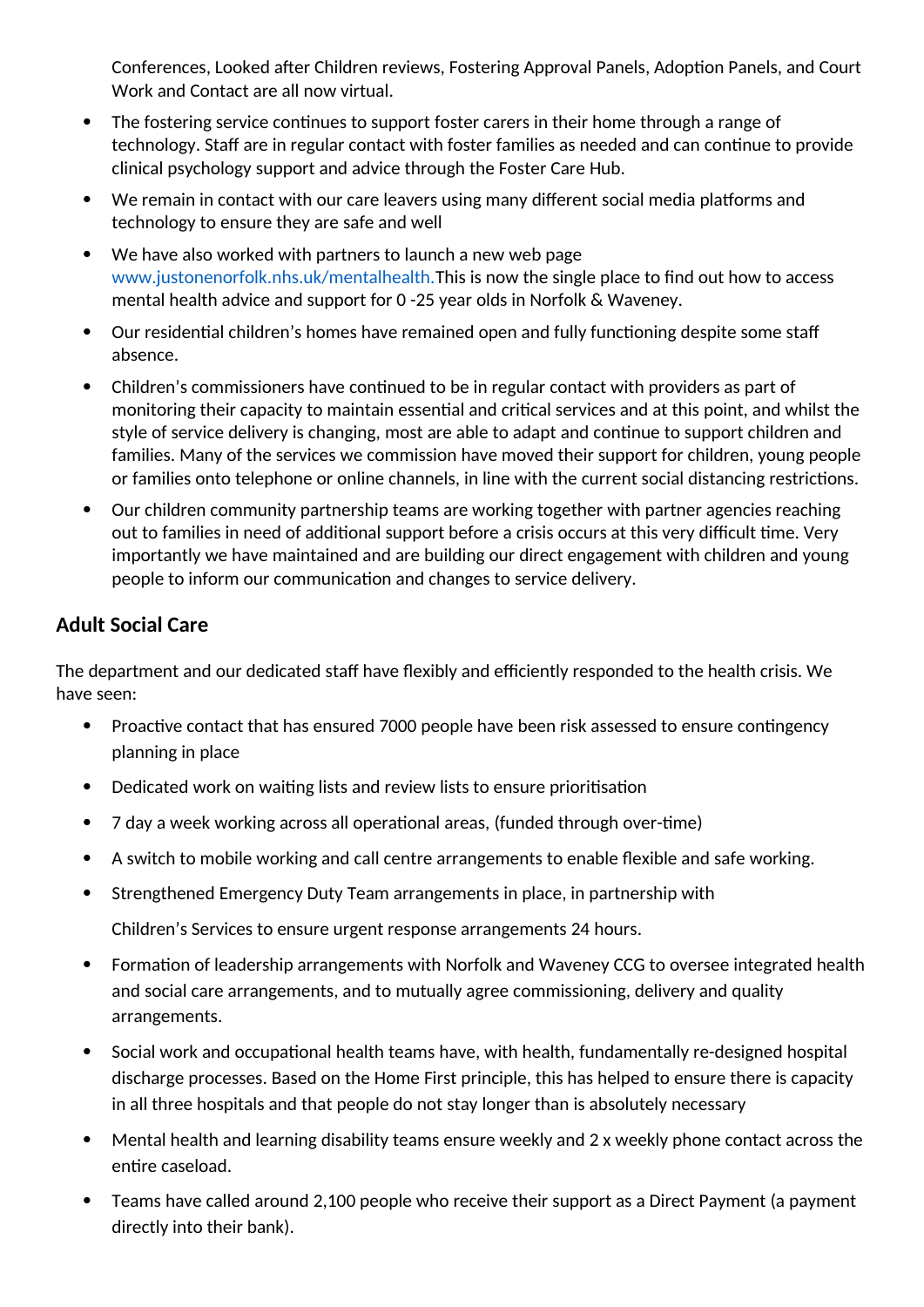- All individuals with learning disabilities whose services, such as day opportunities, have been reduced/curtailed due to social distancing requirements have been contacted by telephone to offer support and check on welfare.
- Staff normally employed to deliver building-based day opportunities are being deployed to support individuals/their families in different ways – for example, to accompany someone with learning disabilities who needs to go for a walk for their daily exercise.
- Urgent respite to prevent care breakdown (urgent respite) has been commissioned and it will be for people with learning disabilities and / or autism.
- New resources for mental wellbeing for the whole population are also available to support people with autism,
- Working the CCG and Norfolk Constabulary to produce a letter that people with a learning disability or autism can have to explain the specific social distancing guidance in place for them enables them to leave the house more than once a day, if part of a care plan
- Working with district councils, responding to the Government directive to home everybody living on the streets by securing temporary accommodation for around 200 people including hotels, BnBs and community centres
- Safeguarding focus maintained, through video conferencing to speak to providers and families; focus on scam awareness; extended weekend availability for safeguarding consultations; development of overview arrangements with Norfolk Safeguarding Adults Board.
- **Norfolk Assistance Scheme** developed to be able to provide white goods and money transfer via Paypal to deliver money to peoples phone when in emergency need. Other electronic process of money exchange created to avoid cash and people visiting offices
- We are currently forecasting that the overall response to coronavirus will cost adult social care services over £22m in the first quarter of this year. This is through additional costs faced by the care market, changing needs of individuals, new and expanded services, including supporting community services and changes to approaches affecting level of income and plans for the year. Both internal and external staffing remains a challenge with people redeployed to meet pressures. A national and local recruitment campaign is underway to attract more people into adult social care.
- Our Commissioning Team have been working determinedly to ensure we are supporting our provider market and their workforce to remain sustainable in providing care to vulnerable people in Norfolk.
- Ensuring our providers are well supported, with easy access to current guidance and advice, we have maintained extensive and sustained support for the care market through our Quality Assurance team, their expertise and advice. This has included:
	- Collating and updating a comprehensive web page found here on the NCC website to support our commissioned service providers
	- Establishing a dedicated and single point of contact Provider Hub, for providers to raise questions, issues and concerns
	- Regular and proactive phone calls with residential and domiciliary care providers to pick up and anticipate issues and challenges
	- In collaboration with Health, writing weekly correspondence to residential, nursing and domiciliary providers to keep them updated of the steps Norfolk are taking to support them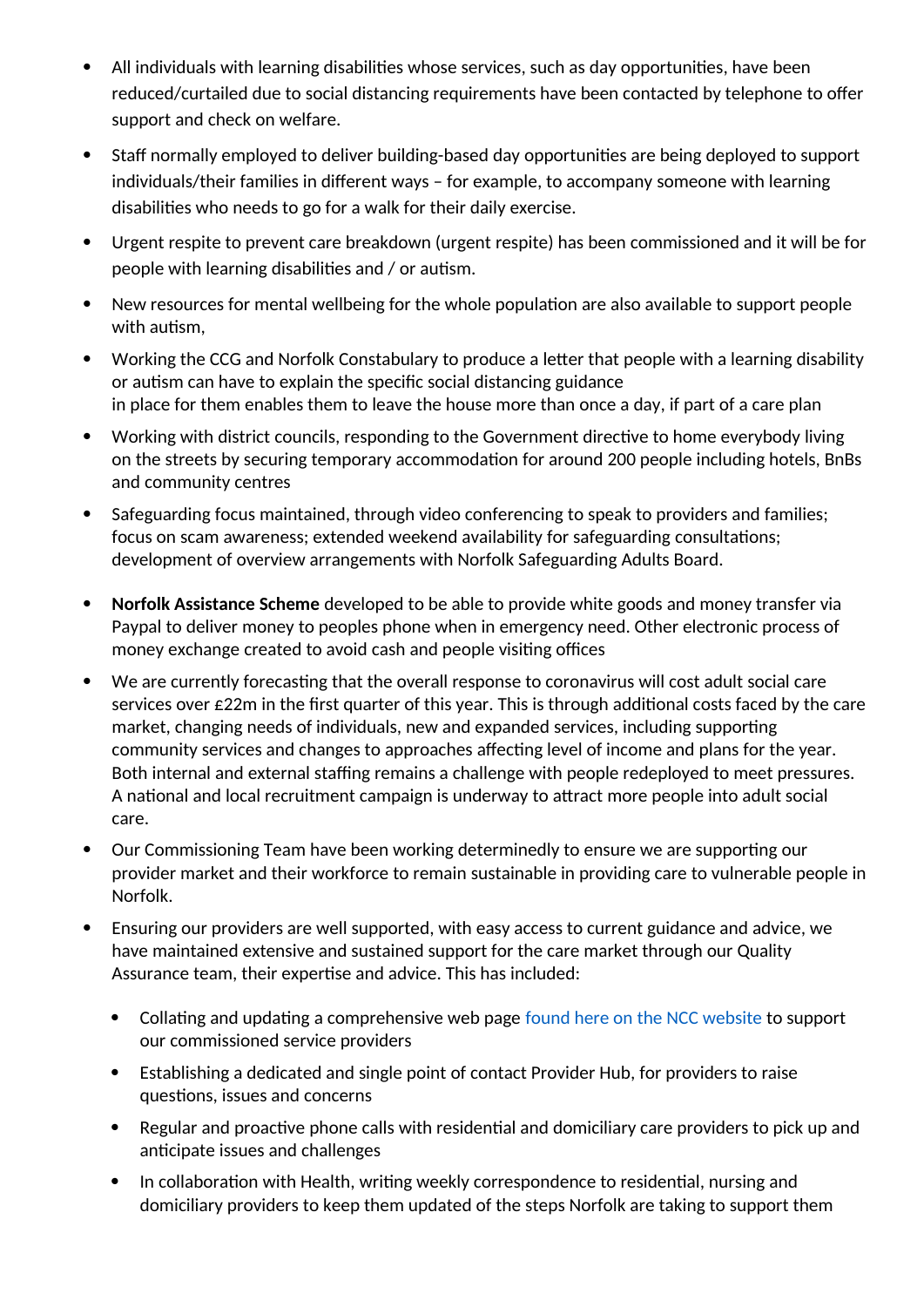- Twice weekly meetings with system partners including the CQC to address emerging issues and build a collaborative approach to assist PHE to assist care homes in their response to outbreaks
- Conducting virtual Quality Monitoring Reviews of care services Action Plans to ensure they're continuing to meet their improvement points.
- Advising care homes on making admissions from acute hospitals by thinking creatively about how to accommodate people in care homes who need to be isolated. This has seen some difficult to place people be successfully discharged into care homes because of our engagement with care home managers.
- We have been completely managing PPE allocation and distribution from central govt sources to providers and giving support around the ongoing challenge of securing and sustaining PPE:
	- o Whilst providers are expected to source their own supplies, the council has provided a backstop. Up to the week beginning April 27th, the Quality Assurance Team had ensured about 305,000 items had been provided out of emergency stocks.
	- o In a BBC survey, 8 out of 8 Norfolk care homes have been satisfied with NCCs response to urgent PPE requirements
- We are working with the care market to make sure that providers have continuity of income.
	- o For those continuing to deliver care we have agreed a premium payment of 6% over the next 12 weeks to help sustain providers with the additional costs of continuing to operate at this time. This has resulted in payments of  $£3.5m$  to providers to date.
	- o In addition, we know that different providers will be facing different challenges and therefore we are asking care providers to contact us via the Provider Hub to discuss any additional financial issues that they are facing.
- Continued collaboration to secure extra capacity in the market:
	- **o** In response to modelling information, commissioners have secured additional capacity in care homes and in the community - 90 block beds and an additional 550 hours a week enhanced home care
	- **o** A new step-down facility is being created at Cawston Lodge, a former care home. This has required buildings and facilities management, the sourcing of equipment, recruitment and re-deployment of staff and appropriate social work leadership and oversight.
	- **o** Additional beds for people with complex dementia and mental health issues have been open at Carlton Court near Lowestoft. This will help support flow of people out of acute hospitals.
	- In alignment with national announcements we have communicated the arrangements made by the local NHS for our staff and their household's to be tested for Coronavirus.

#### **Community services:**

- The staff in Norfolk Library and Information, and Adult Learning Services have done an amazing job of proving virtual services to our residents, from online Bounce and Rhyme and story-times, to a whole range of learning opportunities – the innovation and dedication to get these offers up and running so quickly has been incredible and will help so many people who are isolating at home.
- Working closely together with Norfolk Museums Service, Norfolk Arts Service and Active Norfolk, this shared digital offer and re-thinking of how we deliver some of our existing work streams and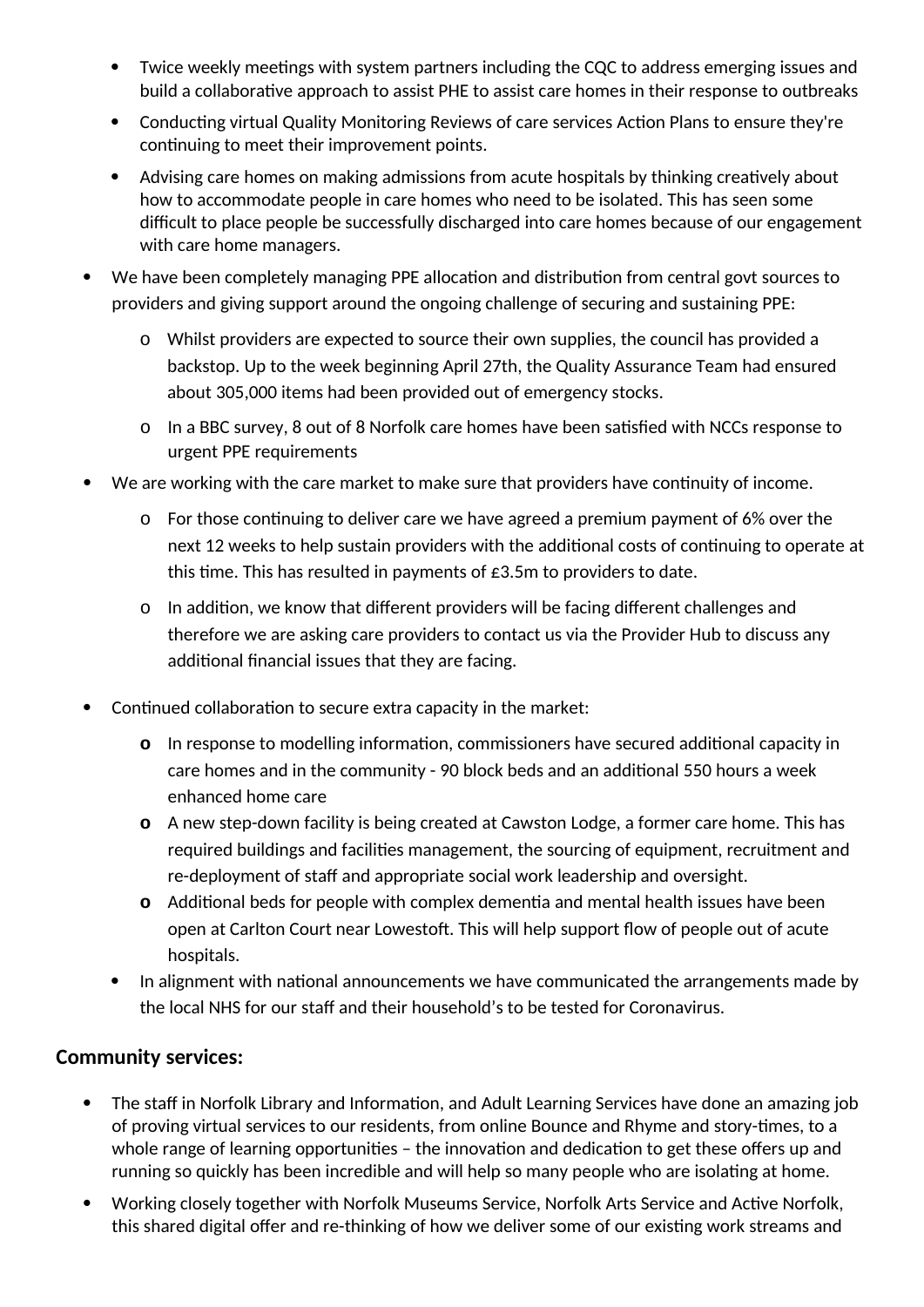activities means that more people can engage with virtual school games, online exercises, adult education courses, and digital museum learning programmes for our school age children

- Trading Standards have been working hard to ensure public safety with information on scams, and ensure the business community have the right advice (and sometimes enforcement) to allow them to comply with new rules.
- Customer Services have completely refocussed their efforts to ensure people are able to receive the help and support they need whilst isolating. In addition to still having to be physically based at County Hall and implement stringent social distancing, the team have responded to requests from the Norfolk Resilience Forum to be open 7 days a week.
- The corporate web team have not only been developing a vast suite of resources related to Covid-19, but also still diligently pushing ahead with the new myNet project which was launched on 15 April and ensures better communication with all our remote workers.
- The post and fulfilment team have redirected all the County's post and have worked hard on a digital solution ably assisted by the CS project managers.
- The shift in the type of work required of officers in Community and Environmental Services has in many cases been fundamental, in particular when working closely with district colleagues and other partner organisations
- Norfolk Fire and Rescue Service staff have provided logistics support directly for the NHS and in support of the SCG arrangements. They have also deployed staff to drive ambulances helping to extend the number of the ambulance shifts.
- Our transport team have helped the Clinical Commissioning Group to free up beds for Covid-19 patients, as well as working with local bus operators to ensure enough services are provided so that key workers, key workers children and vulnerable children can get to work and schools.
- The Highways teams have continued all planned maintenance and repair work across our network of roads, keeping the County moving and enabling key workers to reach their destinations safely.

#### **Food and medicine distribution:**

- NCC and South Norfolk and Broadland District Councils have led the Community Resilience Delivery Group in charge of the distribution of food and essential medicines across the County.
- The Group have undertaken a significant data reconciliation exercise, ensuring that the right people are identified and supported. This has been a challenging task, achieved through strong partnership working across the whole local government system and key voluntary organisations.
- The Group has ensured that over 500 emergency food packages were deployed to district help hubs to help the shielding population. A central food distribution hub has also been established and there is a daily two-way communication with all District Councils to understand and meet demand.
- The Norfolk Community Foundation set up the Covid-19 Community Response Fund to support our local charities working hard on the ground to keep vulnerable people safe and well. With a contribution of  $\epsilon$ 100k from NCC, the fund currently stands at over  $\epsilon$ 700k, and the Community Resilience Delivery Group are working with the Norfolk Community Foundation to ensure the funds are allocated where most needed.

#### **Personal Protective Equipment**

 Despite a global shortage of personal protective equipment (PPE), Norfolk County Council has been able to provide its staff with PPE in accordance with Public Health England (PHE) guidance. This has been achieved through a combination of not undertaking non-essential visits and sourcing essential PPE.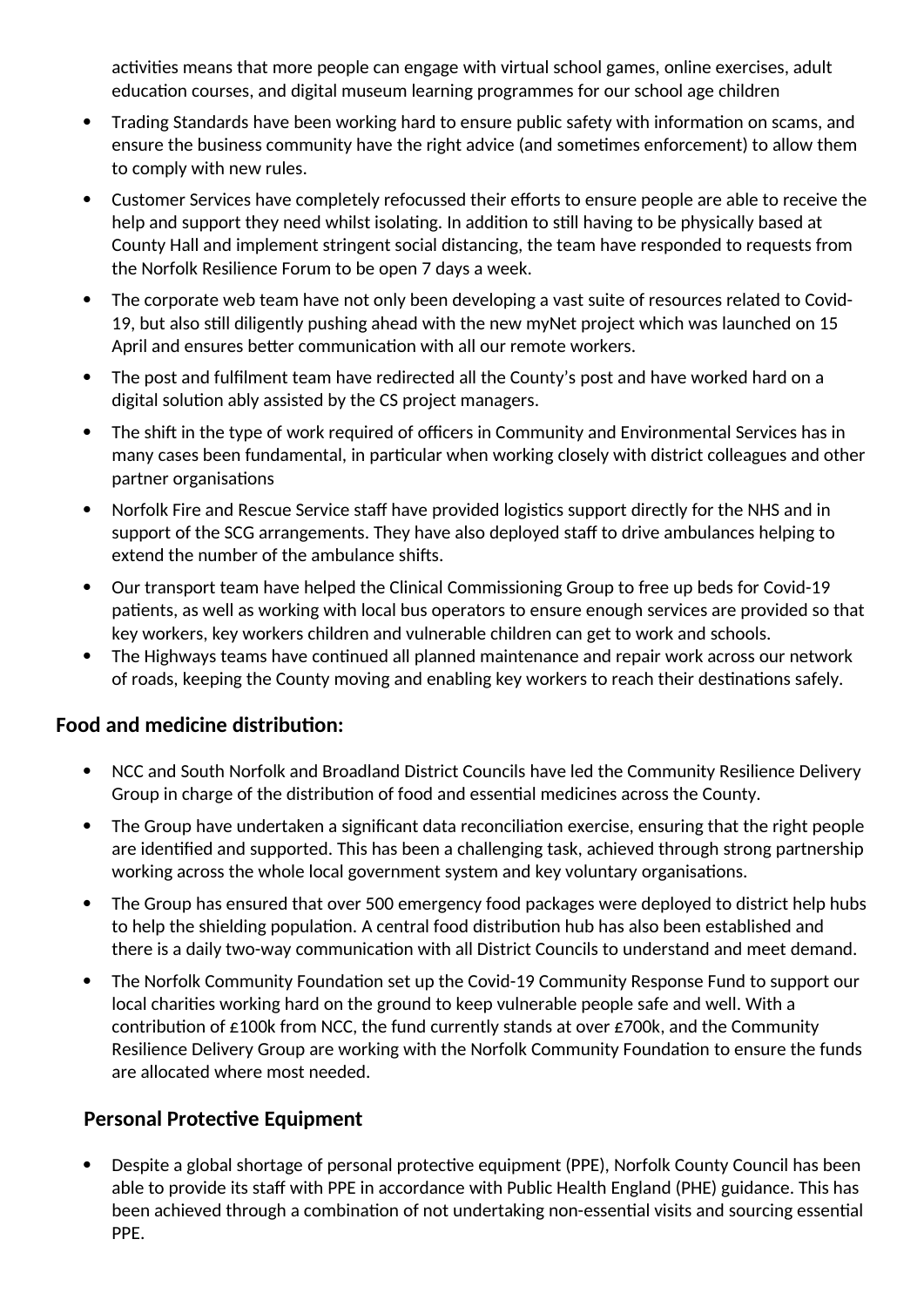- Guidance has continued to develop and shape over the period, requiring a pacey and dynamic response to guide employees appropriately, remove anxiety and give clarity.
- The council has been able to source hand sanitiser locally, including through working with the University of East Anglia (UEA) to produce sanitiser to the World Health Organisation specification, and more recently working with local distilleries.
- Recognising that masks would be a particular issue, the council joined an aggregated procurement with ESPO and placed an initial order on 20 March. The council has since sourced masks from a variety of providers and has been able at all times to provide them to staff.
- A donation of 5000 FFP2 masks from a local business has been allocated to the Fire and Rescue service.
- Recognising the broader system-wide requirements for masks, the council has ordered large quantities from a variety of sources. This includes importing 300,000 masks via a local agent, and working with Essex County Council to source a further million masks from China, both for Norfolk and Essex's own requirements.
- The council has resourced the Norfolk Resilience Forum's efforts to distribute equipment to all organisations suffering from an immediate shortage. In addition to distributing PPE sourced from central government, the NRF has also distributed equipment sourced by the County Council – in particular hand sanitiser which the government has not been able to provide.
- Over the Easter bank holiday weekend alone, over 500,000 PPE items and 800 litres of hand sanitiser, were distributed by an NCC team on behalf of the Norfolk Resilience Forum to primary care and social care organisations with the most urgent needs.
- All this has been achieved through the extraordinary efforts of the sourcing and logistics teams who have been able to obtain necessary equipment in the face of quite exceptional circumstances.

#### **Volunteering**

- Nearly 3000 people across Norfolk have volunteered to help within their communities. The volunteer effort has been developed with Voluntary Norfolk, the Districts and leadership from the Libraries service and HR. .
- NCC HR are leading on the process for validating and running appropriate checks to ensure volunteers deployed in our name meet appropriate standards and can be deployed within the community through the districts, supporting vulnerable people.

#### **Redeployment of our staff**

- A large number of staff across NCC have been released and deployed from their normal job role to support the Norfolk Resilience Forum, quickly adapting to set up vital work streams using their expertise, knowledge and specialist skills. This includes analysis of data that helps us provide support for the most vulnerable people in Norfolk; the coordination, vetting and recruitment of volunteers; offering support to our District Council partners; making outbound calls to vulnerable people; planning essential food deliveries; packing and distributing PPE – in short, ensuring that we all act as one system.
- Members of Public Health and the Complaints team have been supporting a range of critical activities across NCC, making welfare calls to vulnerable residents, triaging need and making referrals as required, supporting the Brokerage service, to update and record information on our social care systems. They have also been involved in sourcing food supplies for the emergency food